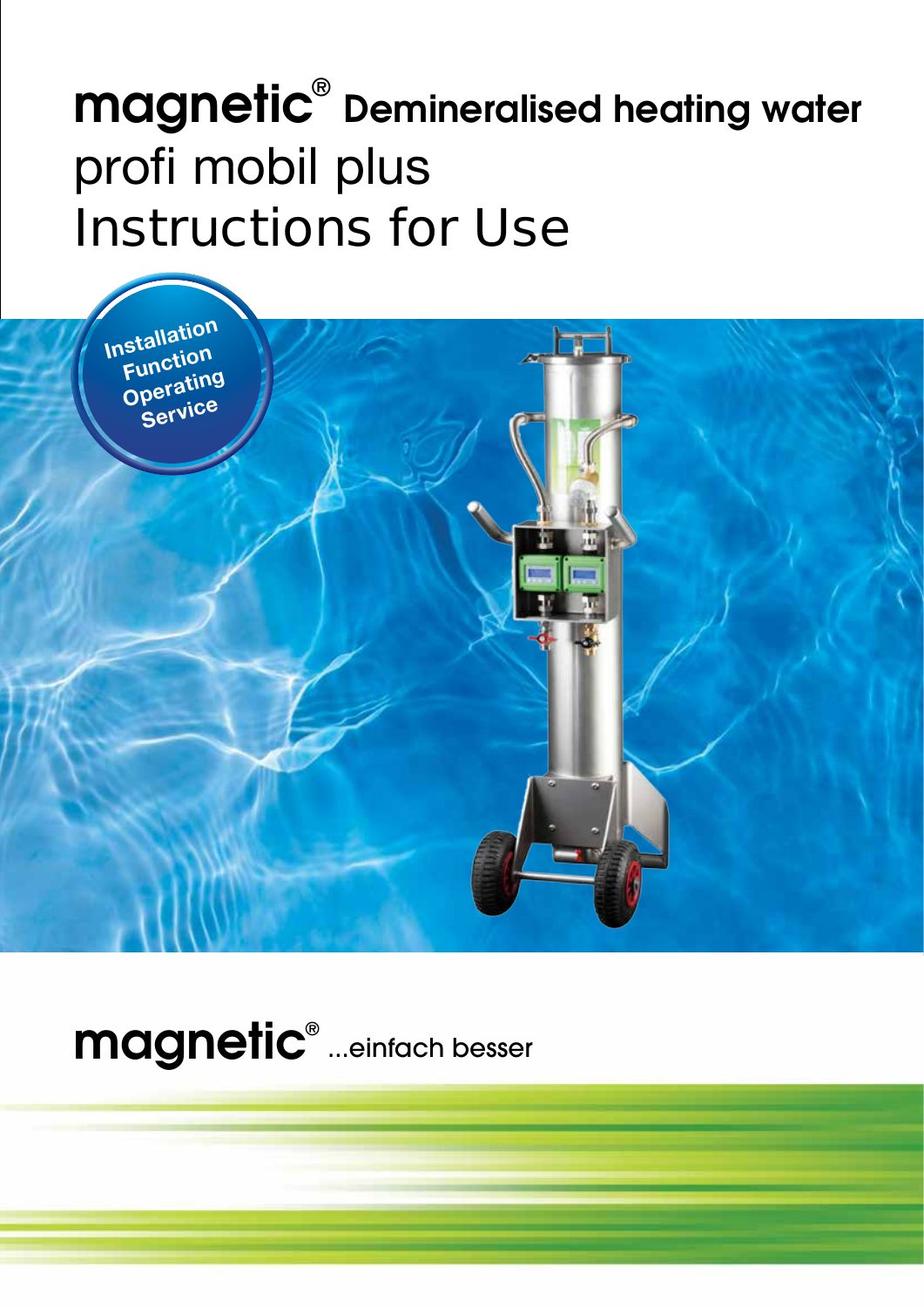magnetic GmbH & Co. KG Am Richtbach 5 D-74547 Untermünkheim

Tel. +49 7944 94199-0 Fax +49 7944 94199-19

info@magnetic-online.de www.magnetic-online.de

Managing Shareholder: Michael Bader

VAT ID No.: DE 255 018 730 Commercial Register No.: HRA 571362 Register Court: Stuttgart

Version: 2017 / 06 BA profi EN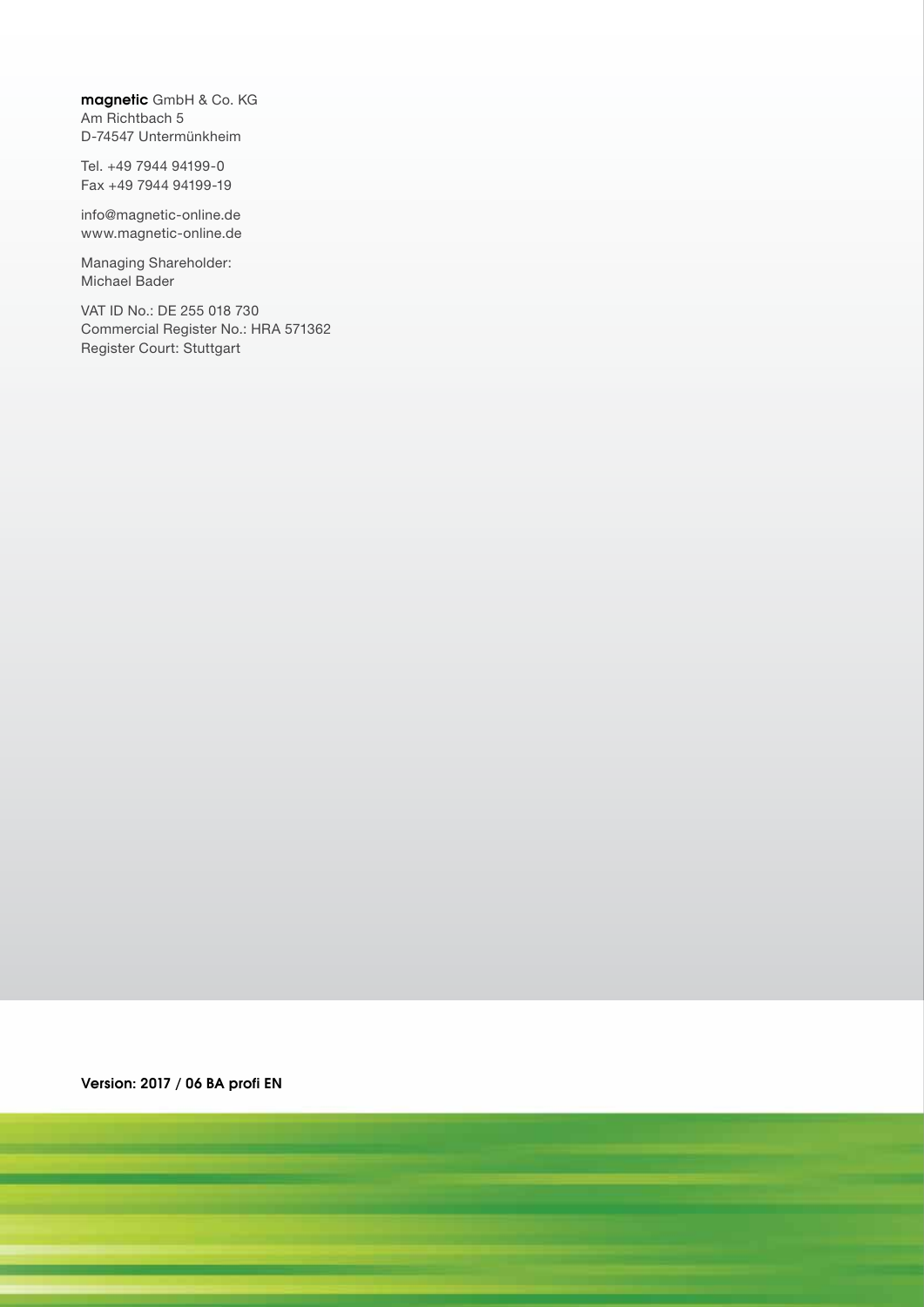## **magnetic® Demineralised heating water** The solution for heating system water treatment!



## **Contents**

| The function                                                                                                                                                                                                                         |   |
|--------------------------------------------------------------------------------------------------------------------------------------------------------------------------------------------------------------------------------------|---|
|                                                                                                                                                                                                                                      |   |
|                                                                                                                                                                                                                                      |   |
| Operating the measuring computer <b>container and the contract of the contract of the contract of the contract of the contract of the contract of the contract of the contract of the contract of the contract of the contract o</b> |   |
| <b>Technical data</b>                                                                                                                                                                                                                | 6 |
| Replacing the mixed bed resin                                                                                                                                                                                                        |   |
| Calculating the capacity <b>Calculation Calculation</b> Calculation Calculation Calculation Calculation Calculation Ca                                                                                                               |   |
| <b>Fault correction</b>                                                                                                                                                                                                              |   |

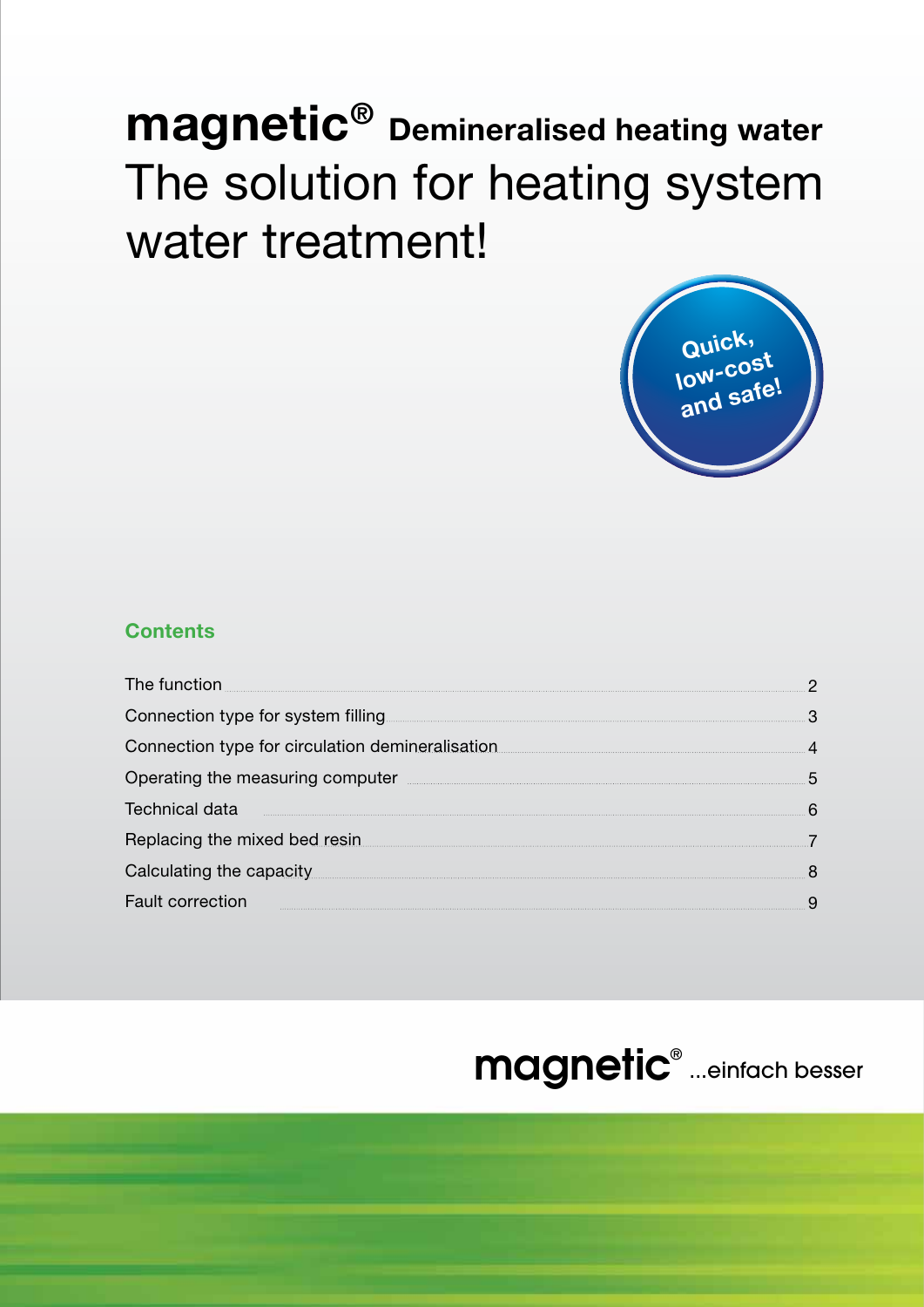## **The function of the magnetic® profi mobil plus**

Heating and cooling systems use water as a medium for heat transfer. The water circulates from the place of heat production to the consumer units and back again. Even though the system always reuses the same water, limescale (calcium carbonate) and other aggressive substances that can damage modern components already get into the closed water system during the first filling.

The filling station removes limescale (calcium carbonate) and aggressive water constituents, like sulphates, nitrates and chlorides, from the filling water. The device works on the basis of a mixed-bed-resin ion exchanger and delivers a water in fully demineralised quality. That allows damage by limescale and corrosion in the heating system to be effectively prevented.

The filling station is equipped with precise measuring devices for the monitoring of the quality and quantity of the pure water production.

This method does not add any chemical additives to the water. The device works without an external power supply.



### ! **Precautionary measures:**

Work with the filling station may only be performed by trained personnel.

The operating rules in accordance with these instructions must be observed.

The local regulations must be observed for the connection between sanitary systems and heating systems. The device is equipped with a non-return valve and pressure-reducing valve but a pipe isolator (shut-off valve) must also be installed on the inlet side of the filling station if the place of installation is subject to DIN EN 1717 (Germany).

The device is not designed for a permanent connection under pressure.

The valves at the inlet and outlet must be kept closed and may only be opened for the duration of the system filling.

Demineralised water also contains dissolved gases, of which oxygen and carbon dioxide can trigger an initial corrosion process. The gases are forced out through the heating of the water and that is why a test heating of the system as quickly as possible after the filling is recommendable.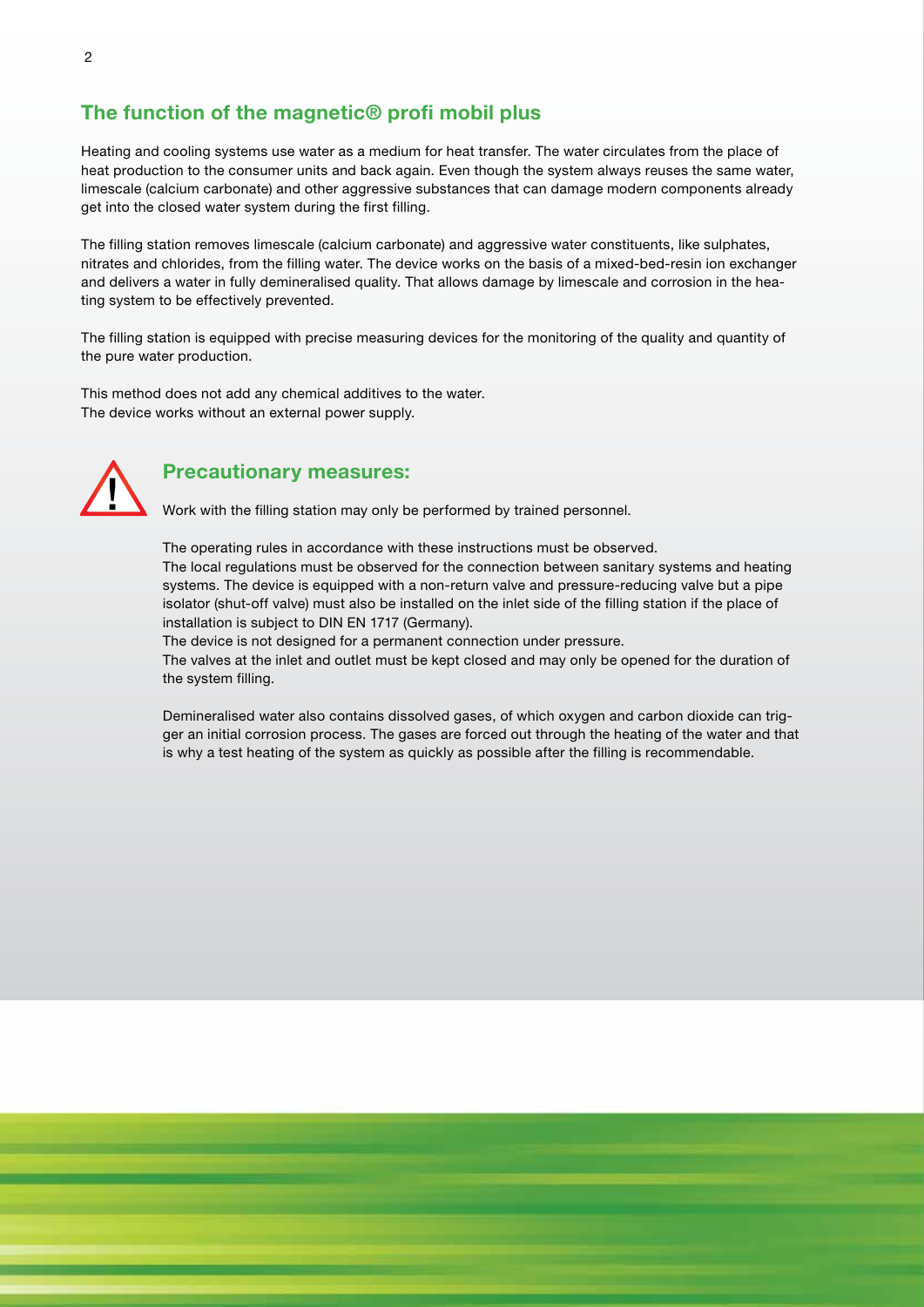## **Connection type for system filling**

This connection type is suitable for a direct filling of the heating system with demineralised water.

The inlet for the untreated water is located at the rear right side, the outlet of the demineralised water to the heating system is located at the front behind the measuring computer.

The filling station is equipped with a non-return valve. Untreated water cannot flow through the filling station in the case of an incorrect connection.



A pipe isolator (shut-off valve) must also be installed on the inlet side of the filling station if the place of installation is subject to DIN EN 1717 (Germany).

The filling station may only be pressurised for the duration of the filling. A permanent connection under pressure is not permissible.

Flush out the water content of the cartridge before each use because bacteria can form in the case of a long non-use. When doing that, also check that the water does not accidentally contain mixed bed resin.



## magnetic® ...einfach besser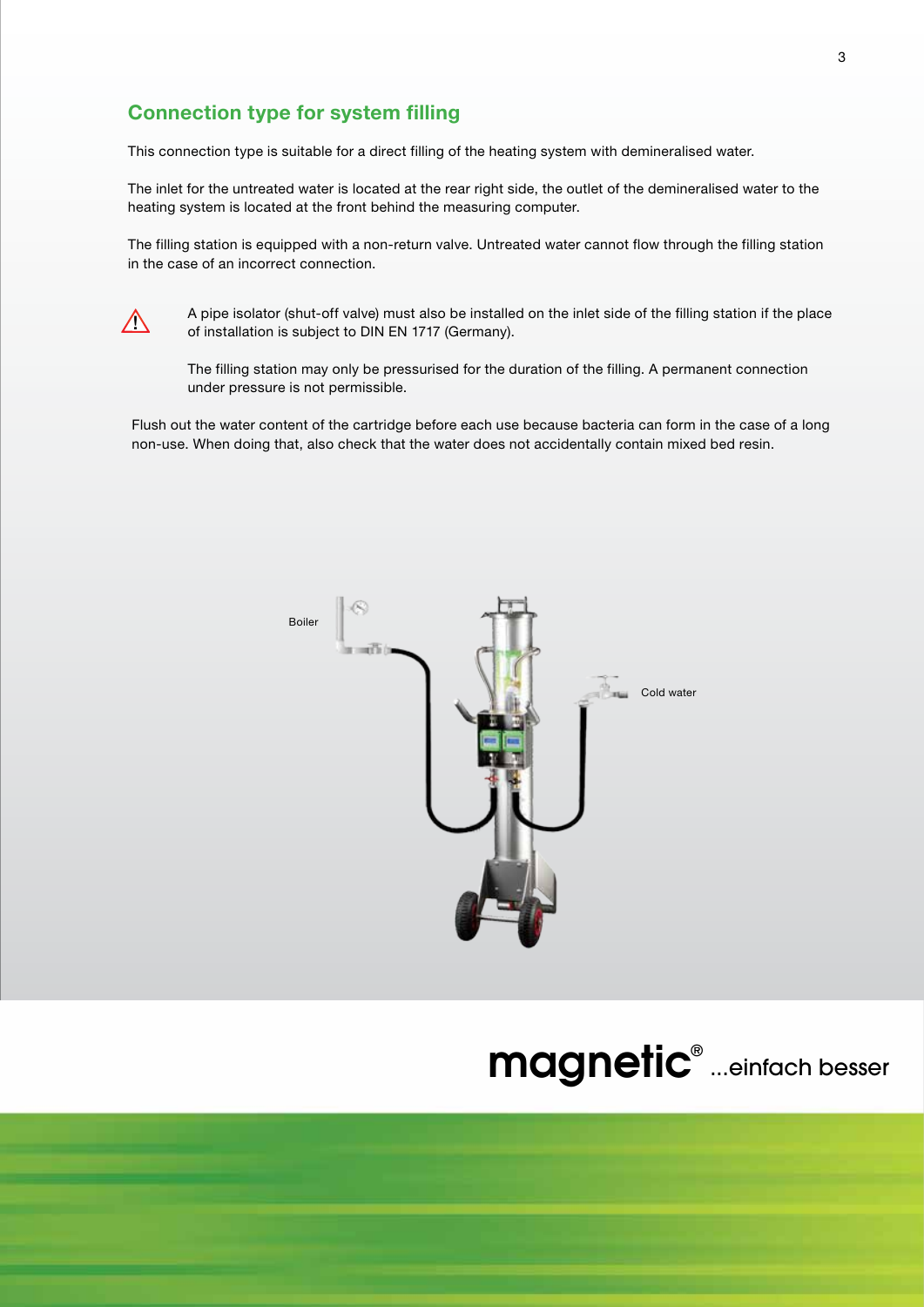## **Connection type for circulation demineralisation**

A direct filling via the demineralisation device is unsuitable for heating systems with floor heating systems that can only be vented through flushing. The pump power is not sufficient for forcing the air out of a horizontal pipe. In such a case, we recommend a filling with untreated water and then a circulation demineralisation.

This method is also suitable for a subsequent demineralisation of system water with a too high mineral content in accordance with the specifications of the boiler manufacturer or directives.

For this method, the demineralisation device is integrated into the main circulation of the heating system with the aid of a separate pump (e.g. jet pump, impeller pump, centrifugal pump) and 2 armoured hoses. Which coupling fittings are used for the connection is not of utmost importance, more important is that the circulation pumps are in operation and that all valves are open in order to allow a good mixing of the system water.

The measuring computer in the outlet of the filling station shows when the resin is exhausted. The progress of the demineralisation of the system water in the case of a circulation demineralisation can be determined with the inlet measuring by the measuring computer in the inlet. The filling station is equipped with a non-return valve. The untreated water cannot flow through the filling station in the case of an incorrect connection. The filling station must be connected to the pressure side of the ancillary pump.

The temperature in the filling station may only reach a maximum of 60°C for a short time if this type of flushing is done whilst the heating system is in operation. The filling station should be connected to a return flow point with a low temperature.

Only hoses with a sufficient pressure and temperature resistance may be used (armoured hoses). The filling station must not be unsupervised when it is pressurised.



!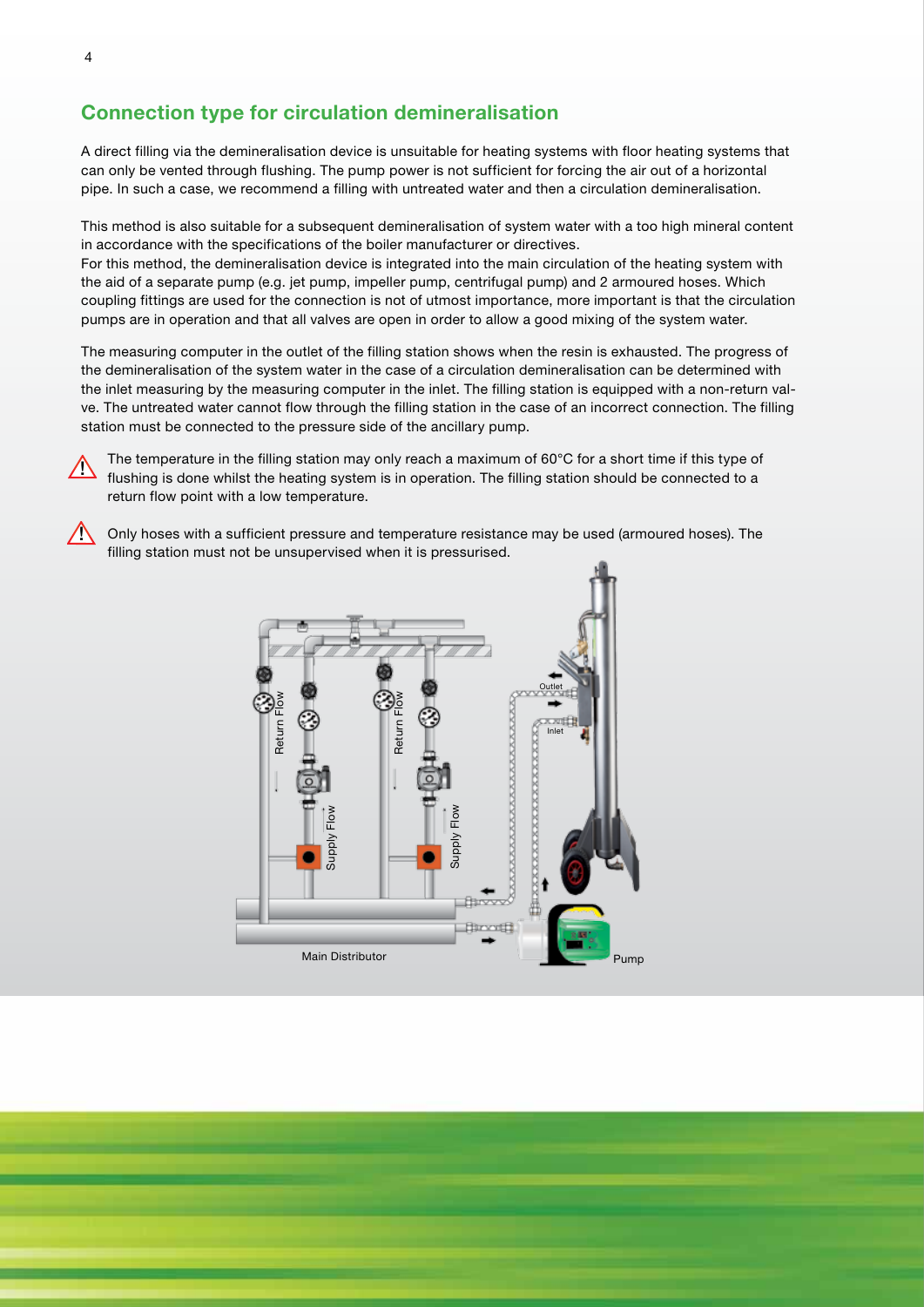## **Operating the combined meter**

The combined meter is battery-powered. It measures the flow rate in l/min, the total flow in litres and the content of dissolved minerals, either in μS/cm (microsiemens/cm) or TDS. It is also possible to set a limit for the maximum still tolerated mineral content in the demineralised water (outlet of the filling station). The limit value and the total quantity value can be reset.



#### **Switching from electrical conductivity to TDS**

The factory setting of the combined meter is electrical conductivity, displayed in "μS/cm". To switch to a measurement in TDS in ppm hold the "S" key pressed when inserting the last battery until a tone is heard. The combined meter now displays "ppm" (instead of "μS/cm").

#### **Measuring the flow**

When water flows through the combined meter, it displays the flow rate in real-time. You can switch between a display of the current flow rate and a display of the total water flow quantity by pressing the "F" key. The display is in  $m^3$  (0.0 x 1000 litres).

Example: If the display shows a value of 0.3, that corresponds to a water quantity of 0.3 x 1000 litres, i.e. 300 litres. The total water flow quantity can be reset to zero by a longer pressing of the "F" key.

The maximum water flow quantity is 9999.9 x 1000 litres (or 9999.9 x 1000 gallons)

#### **Manual measuring of the conductivity**

Press the "A" key to display the current conductivity value. The maximum settable conductivity value is 1999 μS/cm. **Switching between automatic and manual monitoring**

Press the "A" key to switch from automatic mode to manual mode and reset the measured value of the automatic monitoring.

#### **Automatic monitoring of the conductivity**

Press the "S" key to set the conductivity limit value in the display. The increase step value is 15 μS/cm. Press the "S" key for a longer time to reset the set limit value to zero. Switch to automatic mode after you have set a limit value. Switch to automatic mode by pressing the "A" key in order to first do a manual test. Then press the "A" key again to switch to the automatic mode. "AUTO" will now be shown in the middle of the display. The conductivity will then be measured again every 40 litres. If the measured value is below the previously set limit value, the LED in the upper left corner of the display will blink green for 30 seconds. If the measured value is above the set limit value, the LED will blink red and an alarm tone will be given.

#### **Switching between measuring units**

Conductivity: "μS/cm" – "TDS (ppm)": hold the "S" key pressed when changing the batteries. Flow: "Litres/min." – "Gallons/min.": Hold the "F" key pressed.

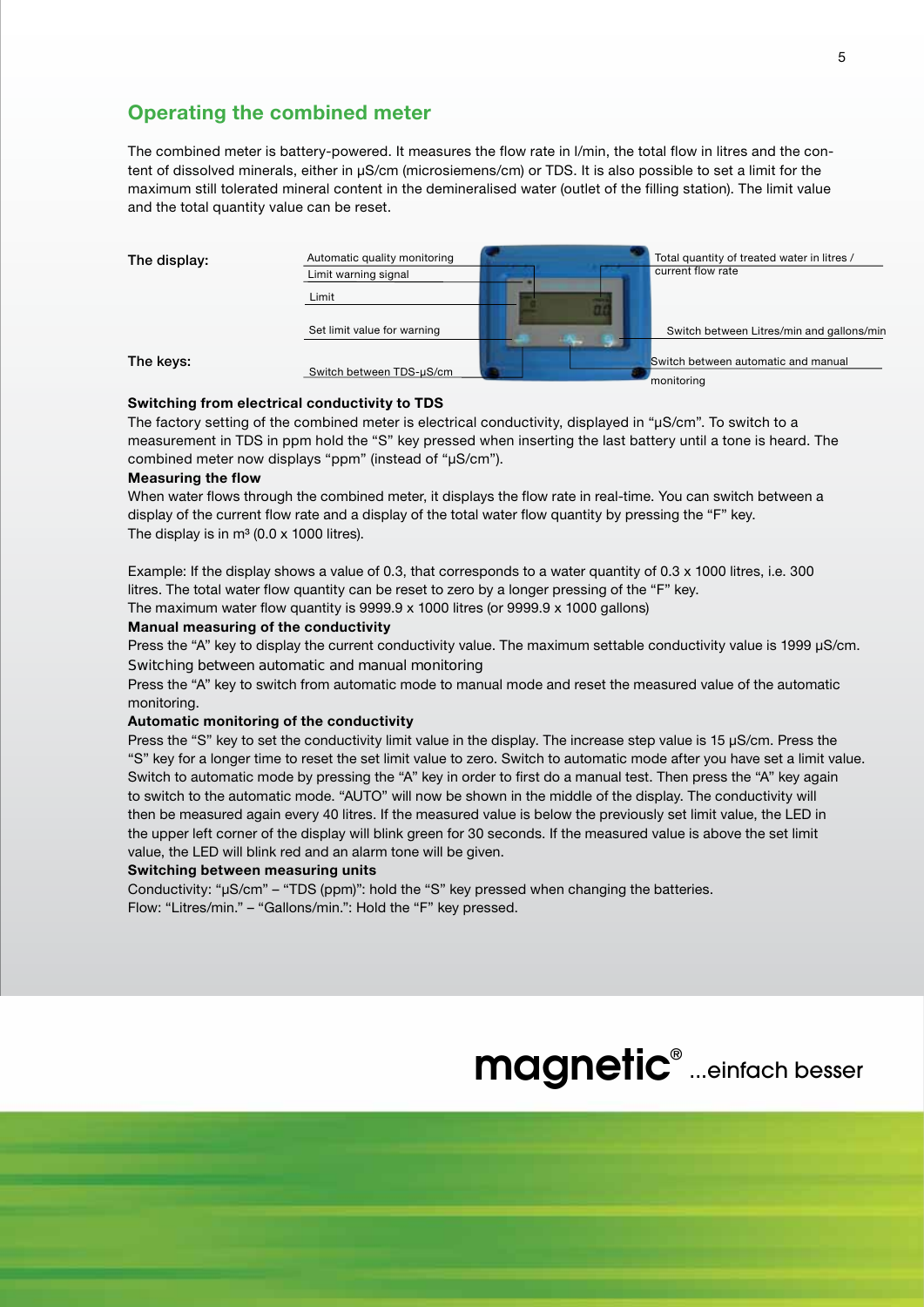## **Technical Data: magnetic profi mobil plus**

max. filling temperature: 60 °C max. supply pressure: 6 bar 6 bar Screw coupling: 0 1 DN 20 / 34" AG Screw coupling: Total height: 1490 mm Diameter: 170 mm Weight ready-for-use: 53 kg

Capacity, 25litre filling: Approx 48000 Litres at 1°dH or. 4800 litres at 10°dH max flow rate: 1500 litres/h at 3-4 bar supply pressure

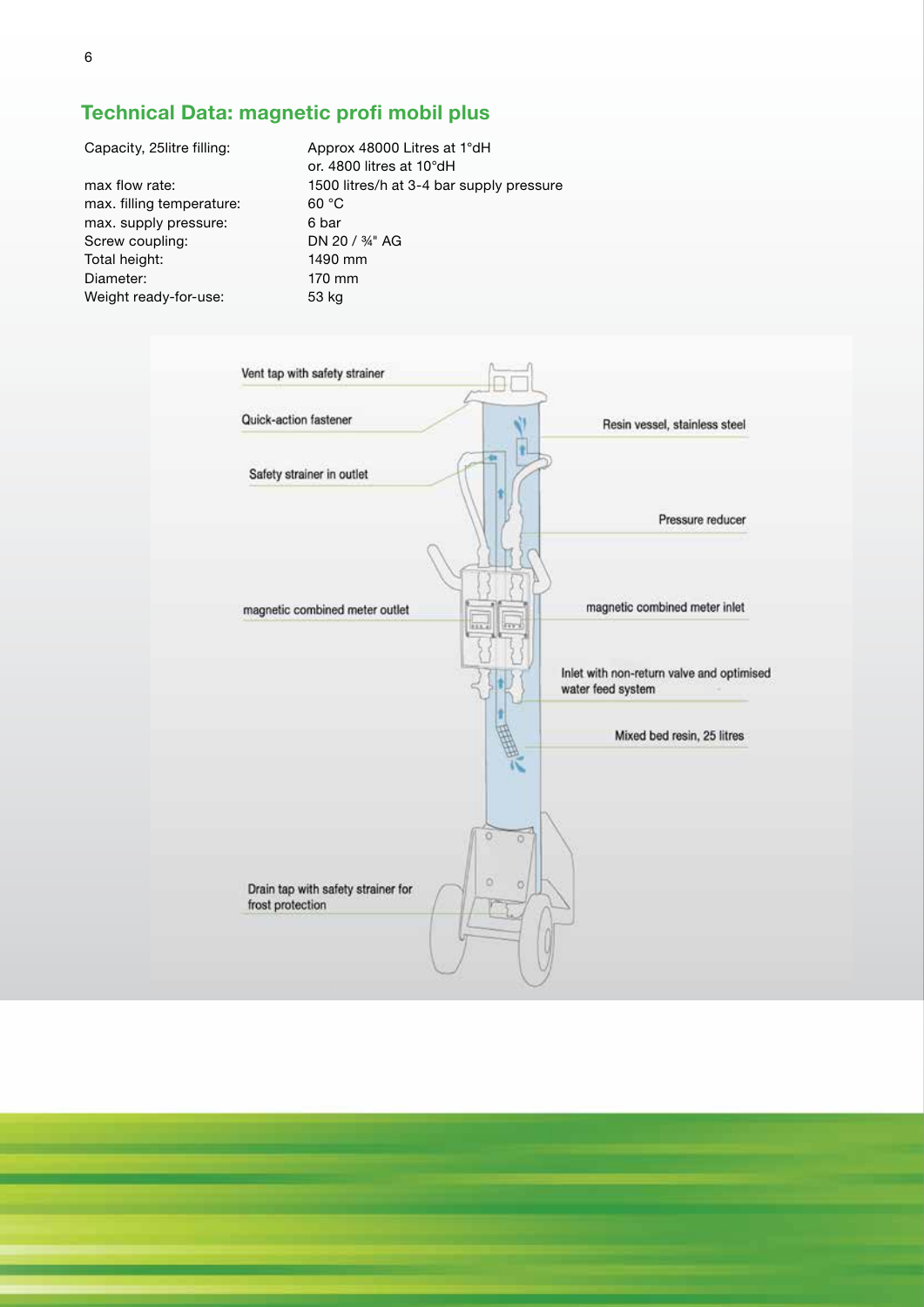### **Replacing the mixed bed resin**

The resin must be replaced when the content of dissolved substances in the treated water, measured by the combined meter, exceeds 60 µS/cm or 40 TDS.

- $\left(1\right)$  Close all valves.
- 2) Remove safety strainer on the drain tap.
- 3) Connect a hose to the drain tap, with the other hose end in the supplied water permeable collecting bag.
- $(4)$  Connect the inlet to a drinking water tap with a hose.
- Open the inlet tap and the drain tap and flush out the resin until clear water comes out the resin is then completely emptied.  $(5)$
- $6)$  Close the inlet tap and open the vent tap on the lid. Air can now get into the device and water in the filling station can flow out of the drain tap.
- $(7)$  Close the drain tap, remove the hose and reinstall the safety strainer.
- $(8)$  Refill with new resin.
- $9)$  Then vent the device again.



The resin granulate is supplied in vacuum sealed plastic bags. Opened bags must be quickly used. The resin can be stored in a cool and dark place for 12 months. Improper storage can result in a capacity loss and bacteria formation.



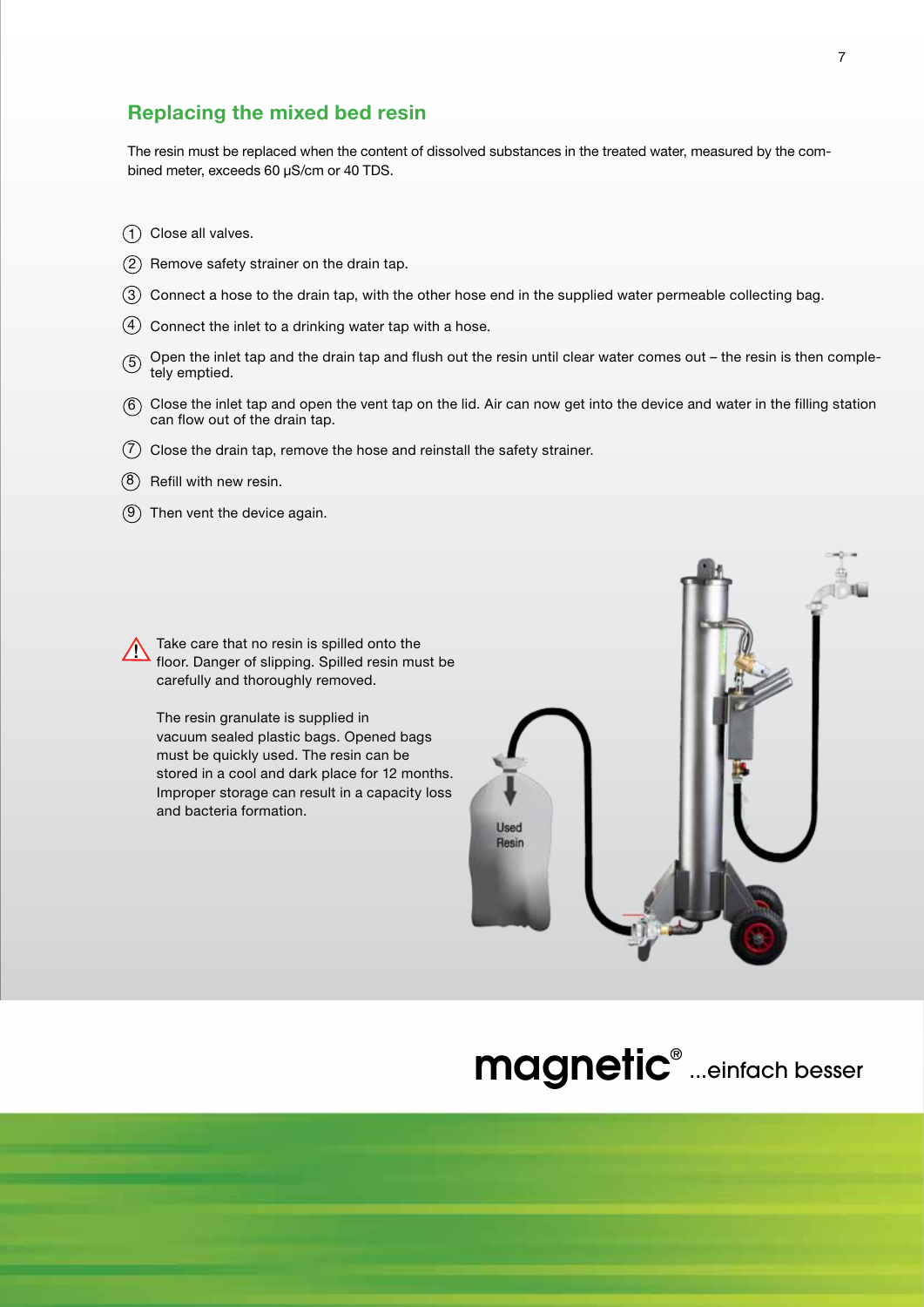

## **Calculating the capacity of the mixed bed resin**

1. To ascertain the resin quantity needed for the demineralisation of the system water.

2. To estimate the working time of a resin filling.

A capacity of 48  $m<sup>3</sup>$  at 1 $\degree$ dH, means that in the case of a water hardness of 20°dH, the value of 48 must be divided by 20 to calculate a capacity of 2.4 m<sup>3</sup>. The capacity would be 4.8 m<sup>3</sup> for a water hardness of 10°dH.

The conversion from µS/cm to water hardness gives only an approximate value and is only possible for untreated drinking water. Other water types contain not only limescale (calcium carbonate) but also other dissolved minerals. The capacity would then be less because the filling station removes all minerals.

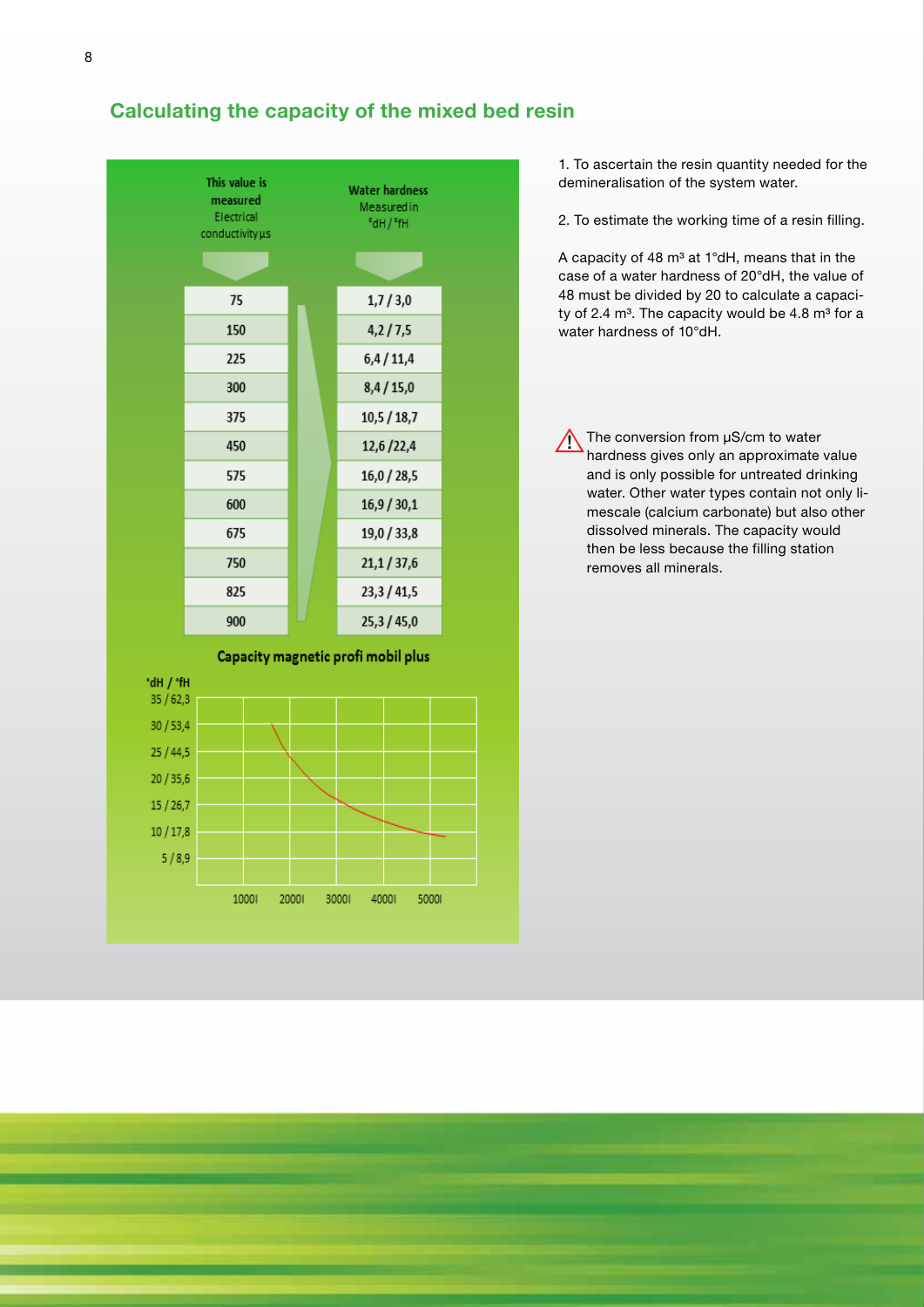## **Fault correction**

**Fault**

The display of the measured value is deleted after about 10 seconds.

### No display or battery symbol appears.

#### **Solution**

The automatic switch-off of the combined meter preserves the battery life. The ON key must be pressed again for each measurement in manual mode. The device can also be switched to automatic mode (press the ON key twice). The last measured value will then be permanently displayed.



Remove the screws on the front side

Carefully remove the front side of the combined meter and then replace the batteries.

The resin is exhausted quicker than calculated.

The flow is weak despite fully open supply line.

There is probably no fault. It could be that the untreated water contains not only limescale (calcium carbonate) but also other dissolved substances (sulphates,nitrates, chlorides) which are removed and thus reduce the capacity.

The filling station has 2 safety strainers to prevent the mixed bed resin from getting into the heating system. Regularly clean the safety strainer at the outlet.